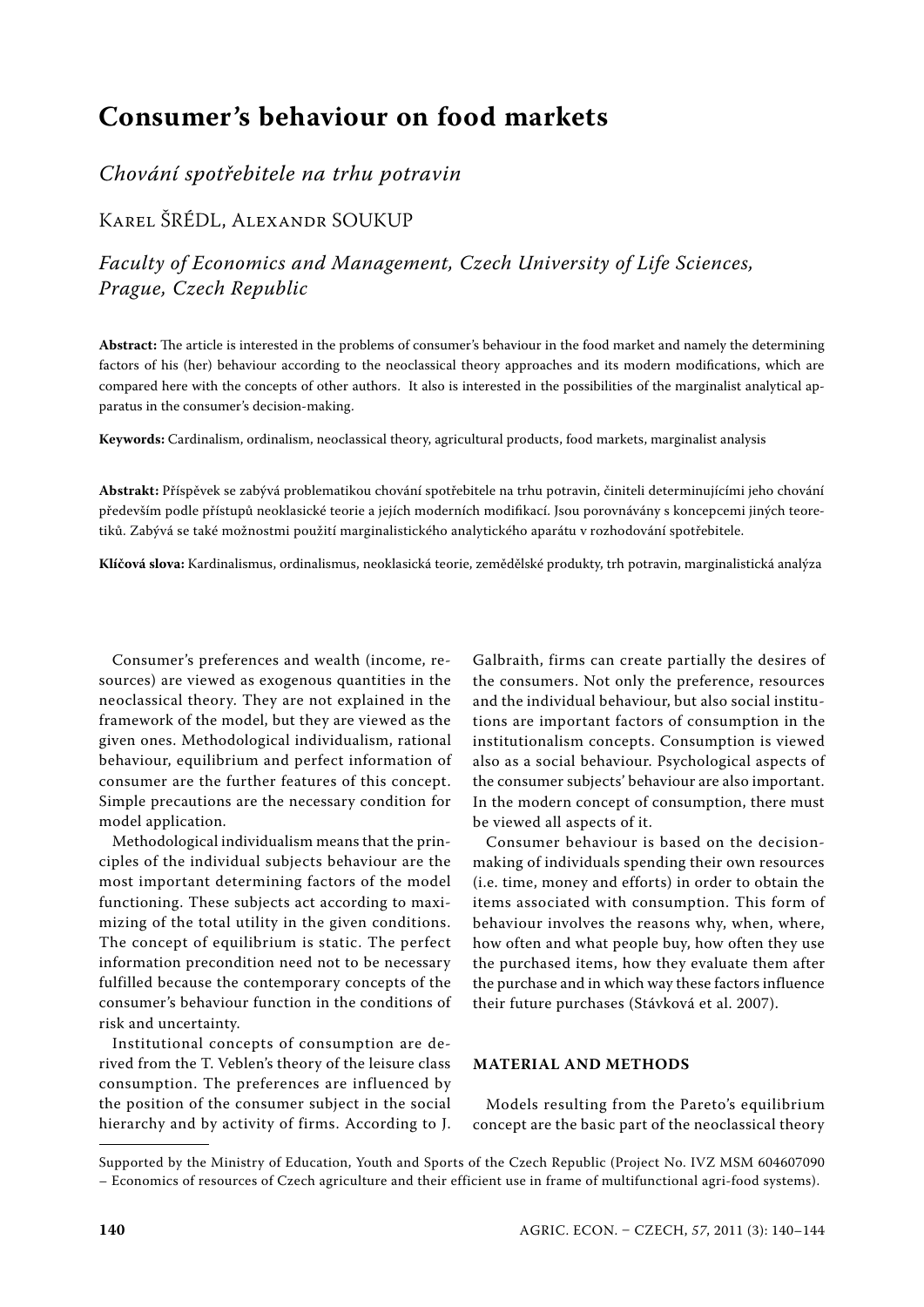of consumer's behaviour. This article is interested in their application. Indifference curves, the budget line of consumers and other tools of marginal analysis are used in it. The previous models are deterministic.

Some of the contemporary theories of consumer's behaviour are the models of expected utility that means the total utility functions under the conditions of risk and uncertainty, which are based on the neocardinalist theory of Carter (1972). Carter's models are probabilistic. The models based on the cumulative prospect theory of Kahneman and Tversky use important psychological knowledge as a new dimension of the consumer's behaviour analysis.

For the EU, the problems of food consumption and its circumstances are regarded as very important. At the first sight, there is an obvious difference between the matter of activity of agricultural business and for example services, and the influence on the wage level is shown without question also by the fact whether it regards the branches of private entrepreneurial subjects (Boháčková and Hrabánková 2008).

## **RESULTS AND DISCUSSION**

# **Basic models of consumer's behaviour on food markets**

#### *Finding models*

Finding models analyze the subject's behaviour in the situation in which he/she has a basic idea about the possible alternatives but does not know exactly the results of given alternatives. Finding is viewed as the analysis of limited alternatives of choice. The goal of a finder is to find out what result he/she can expect after the choice has been made. In the models with the full return, the consumer can chose any of the accessible alternatives and he/she decides about the optimal number of the alternatives previews in the given conditions.

Based on the results of this analysis, it can be concluded that the annual income of the household reflects to a certain degree the effect of the aforementioned factors on their purchases of home appliances and that the strongest were the effects of price, technical parameters and the quality of the purchased goods. There is therefore no doubt that the requirements of households with higher annual incomes are much higher (Foret and Procházka 2007).

Returns of the next preview must be higher than the costs of it. If the returns are not higher than the costs, the process of finding will be stopped and the choice will be realized according to the reached knowledge. From the mathematical point of view, the function of net returns is maximized according to the preview number (Edgeworth 1981).

#### *Expectations creation models*

The models of the expectation creation analyze the consumer's behaviour if he/she does not know any one of the important data influencing his/her decision-making process, but he/she can predict this missing parameter. This idea is the base of the term expectation. These models can be classified according to the concept of the unknown quantity:

- pure expectations mean that this quantity can reach one of two values, 0 or 1
- combined expectations mean that more levels could exist (for example 0, 0.5, 1)
- expectations according to the framework (which quantities and data influence the consumer's decision-making) – static, adaptive or rational expectations

#### *Sufficient models*

A specific kind of the consumer's behaviour models are sufficient models, for instance Simon's model of limited rationality. Sufficient models analyze the consumer's behaviour not only from the point of view of following the final situation (result), but also from the point of view of finding steps.

The main idea of these models is that the subject chooses the alternatives which are sufficient for him/ her. These alternatives are better than the given level (for example the minimal total utility level) but worse than the maximal utility in the given conditions. This minimal acceptable level of utility expresses the consumer's idea about his/her possibilities in the given situation and about his/her rational idea about the reachable result of choice.

A characteristic feature of these models is the precondition of imperfect information and limited rationality. The consumer does not have 100% knowledge about the situation, but he/she makes his/her choice in the simple situation which he/she determines according his/her abilities.

The main representative of this attitude is H. Simon. His concept can be characterized as a sufficient model without expectations and with adaptation. The subject makes his/her choice according to the sufficient level and sufficient activity. If he/she finds this alternative, he/she will take it. If he/she does not find it, he/she will decrease the minimal level of utility that means that he/she will decrease the level of one of the quantities which is more insufficiently fulfilled.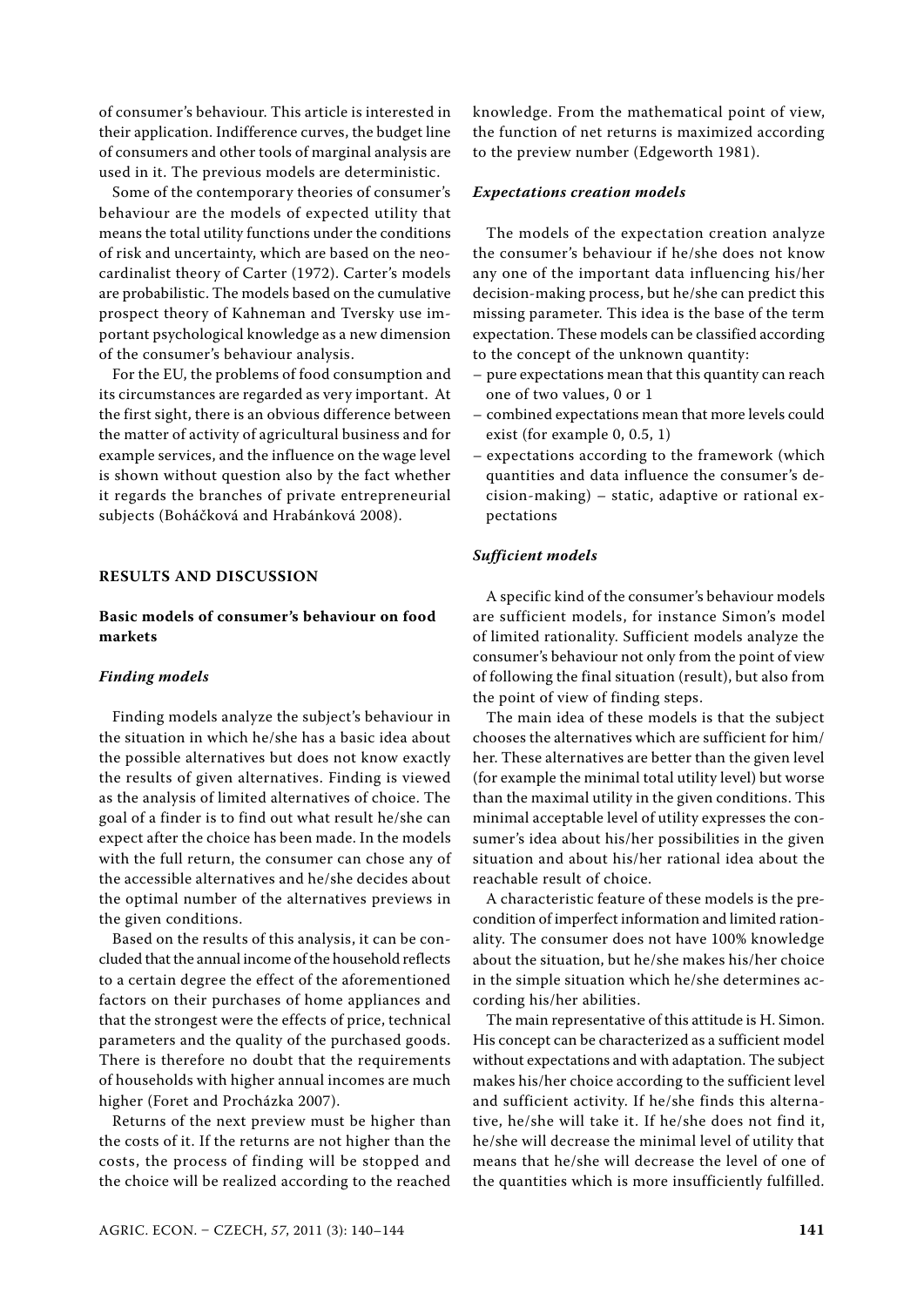If he/she finds this alternative very quickly, he/she will increase the quantity level which is successfully fulfilled. Various subjects will invest different level of time and effort to this finding. Simon's theory is developed by Hawkins et al. (1989).

According to them, people do not act as rational subjects according to standard models of rational behaviour but they often make their choices using a random spectre of information and after reaching the minimal level of them. They do not find the maximum satisfaction level, but a sufficient one.

Deterministic models (neo-cardinalist or ordinalist) of consumer's equilibrium regard the marginalistic methods not as he only theory explaining consumer's behaviour, but as a very important part of it.

# *Consumer's optimal choice – Deterministic models*

Now we will concentrate on deterministic models. Consumer with specific preferences decides about the consumption of the quantity of two goods and he/she is limited by his/her income level and prices. His/her goal is to reach the maximal level of the total utility.

The theoretical model of modern food consumption is built on the assumption that the utility from different food characteristics is accumulated over time. The characteristics considered include the energy content, taste, health, status and environmental (as well as political and ethical) proprieties, time and the financial costs (Horská and Sparke 2007).

The basic model of optimal combination in simple choice of consumer is known. We can use it as a basis for the mathematical model with wider possibilities of the consumer's choice analysis.



Figure 1. Indifference curve and optimal point in the model of two goods

Indifference curves express the consumer's preferences of two goods. The indifference curve which lies far from 0 expresses a higher level of utility. The consumer prefers the combination on  $U_3$ , not  $U_2$ , combination on  $U_2$ , not  $U_1$ . His/her budget limit is given by line *Y*. If he/she uses his/her income, he/she will choose combination on this line. Point *E* is optimal form him/her, because he/she reaches the highest utility level which is achievable (Figure 1).

# **Choice of consumer with complicated preferences**

In simple models, the preference coefficients in utility functions are constant. We can use one of the more complicated functions.

*U* is the total utility;  $q_1$ ,  $q_2$  are quantities of the consumed goods,  $P_1$ ,  $P_2$  are prices for one unit of the first and second good, *Y* is income.

$$
U = (a + eq1)q1 + bq2 + q1q2; a > 0, b > 0
$$
 (1)

Constant *e* can be higher, lower or equal to 0. If *e* = 0, the preference coefficients are constant, but if  $e \neq 0$ , we get the situation in which one of the preferences coefficient depends on the used quantity of the consumed good.

Now we will use comparing of marginal utilities and prices and the equation of budget limits.

$$
MU_1 = a + 2eq_1 + q_2 \tag{2}
$$

$$
MU_2 = b + q_1 \tag{3}
$$

$$
Y = P_1 q_1 + P_2 q_2 \tag{4}
$$

$$
\frac{a+2eq_1+q_2}{b+q_1} = \frac{P_1}{P_2} = \frac{a+2eq_1+\frac{Y}{P_2}-\frac{P_1}{P_2}q_1}{b+q_1} = \frac{a+\frac{Y}{P_2}+(2e-\frac{P_1}{P_2})q_1}{b+q_1}
$$
(5)

$$
bP_1 + P_1q_1 = aP_2 + Y + 2eP_2q_1 - P_1q_1 \tag{6}
$$

$$
bP_1 + 2P_1q_1 = aP_2 + Y + 2eP_2q_1 \tag{7}
$$

$$
q_1 = \frac{Y + aP_2 - bP_1}{2(P_1 - eP_2)}\tag{8}
$$

$$
q_2 = \frac{(P_1 - 2eP_2)Y + (bP_1 - aP_2)P_1}{2(P_1 - e)P_2} \tag{9}
$$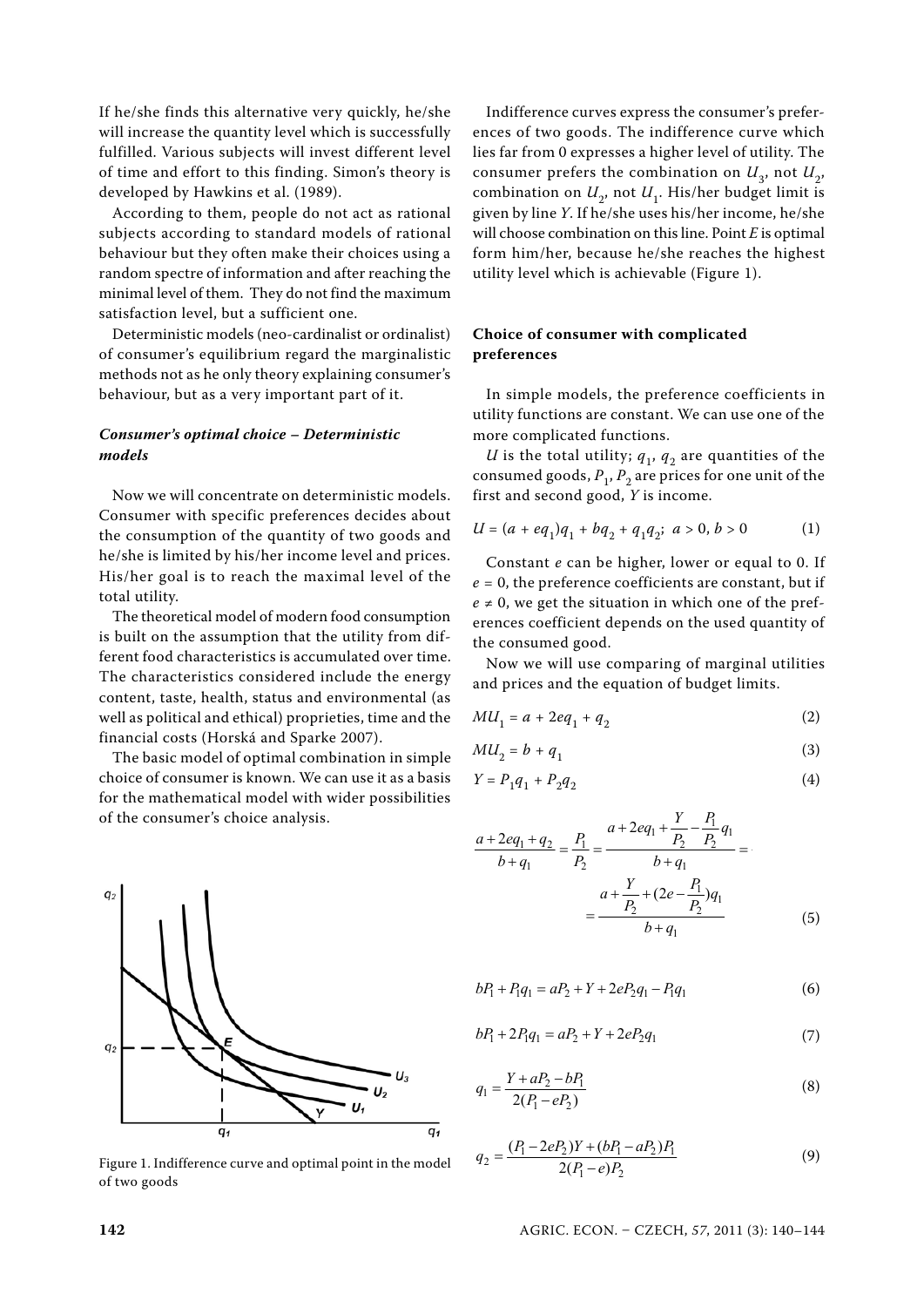The following equation is for the first good elasticity:

$$
|E| = \frac{1 + \frac{b}{2q_1}}{1 - e\frac{P_2}{P_1}}
$$
(10)

If the consumer's preferences are simple  $(e = 0)$ , the utility function can lead to the demand function with a low elasticity ( $b < 0$ ,  $0 < |E| < 1$ ), to the demand function with a high elasticity ( $b > 0$ ,  $|E| > 1$ ) or to the demand function with the elasticity equal to 1  $(b = 0, |E| = 1)$ , the possibilities are wider now.

This situation is usual for the goods the necessity of which is not satisfied, for instance luxury goods.

The consumer would use a high (infinite) quantity of the good if the market price is near to the limit price. This behaviour is possible in specific cases in the long run (Figure 2a).

If the good price is near zero, the wanted quantity will be near infinity. This situation also exists in the goods markets.

This demand function could be used for the analysis of food markets (Figure 2b).

The necessity of the good is satisfied for the consumer if he/she uses the specific quantity. He/she does not want the next unit of the good even if its price is zero (Figure 2c).

# **Application of the consumer behaviour model for the agricultural sector products**

As an example of the use of the presented consumer behaviour model in the food market (for the agricultural sector products), we can demonstrate the price creation of agricultural products by using the Sweezy's model of oligopoly, where we assume that firms produce differentiated products and the firm expects that its competitor will not react on the market price increase, but he/she will react on its decrease by decreasing as well. Also the shape and slope of the demand curve are important here.

If the oligopoly firms in the agricultural sector produce differentiated goods and services, reciprocally substitutable, we experience the heterogeneous oligopoly with differentiated market prices. The differences among the products of any oligopoly firm are not usually substantial, they are close substitutes. As an example of the differentiated product in food industry, we can mention meat and meat products, bakery, sweets etc.

Sweezy's duopoly model with its kinked demand curve arose as the cause of the need to explain the tendencies for the sticky price appearances, which occurred at some oligopoly markets, for example in the case of some food chain stores.

According to the unreality of price increase in this model of the oligopoly competition, the chain stores broaden their demand for the agricultural sector products, which they sell under their own brand. They expect that the demand for private products, which are somewhat cheaper than the branded articles, will increase. (As an example, we can mention the Ahold company which already placed more than 1000 new private products on the counters of its Albert shops; now, in the Tesco Stores ČR, it stands for almost 25 percent of the whole range of products.) At present, in the current economic situation, we can observe an increased interest in the private assortment brands, which are, understood in the price-quality ratio, a good alternative for the branded products. The biggest interest regards, according to the private brand sellers, the commodity food; e.g. milk, oil, rice and flour. The highest share of the private brands is in the



Figure 2. Elasticity